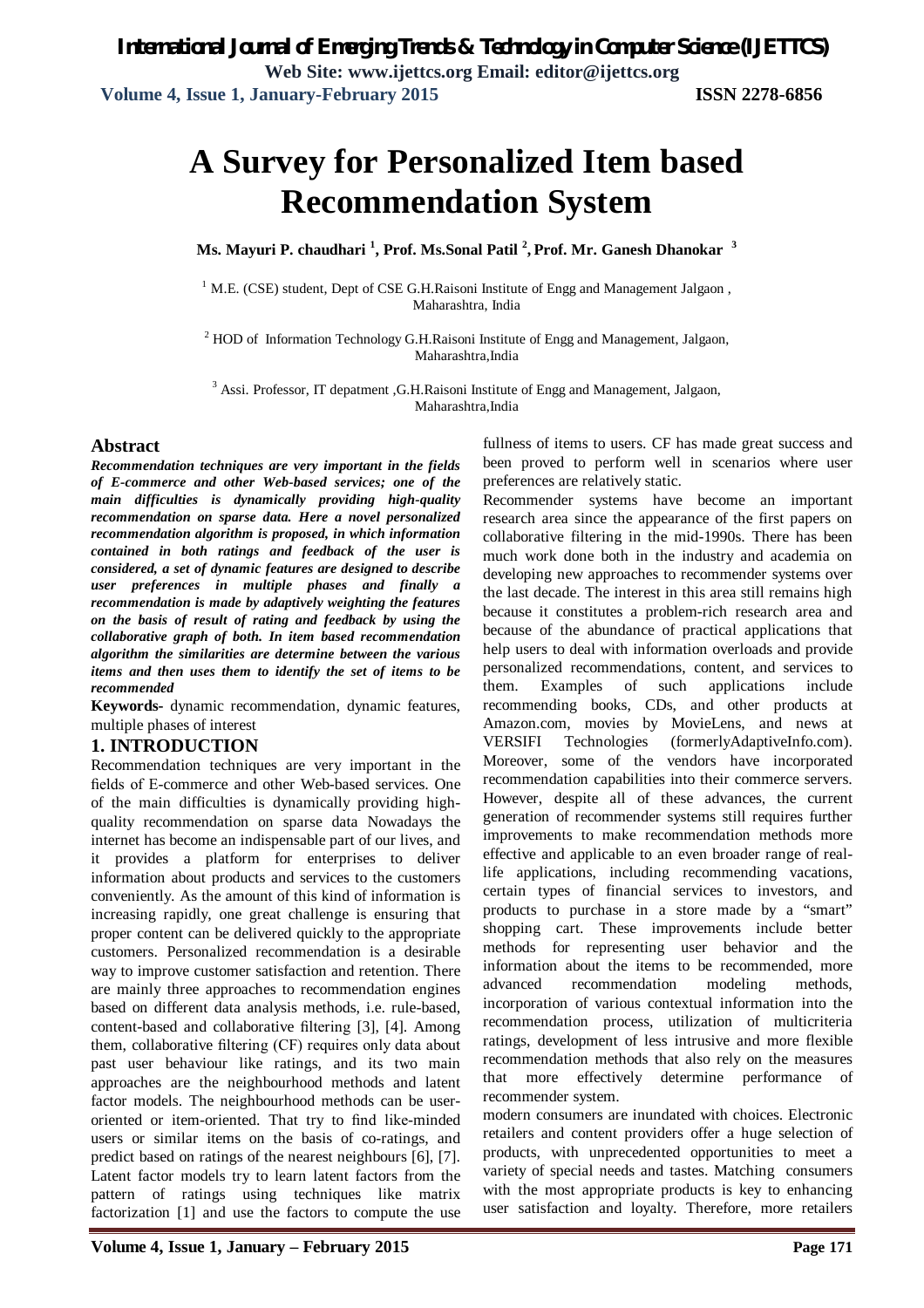# *International Journal of Emerging Trends & Technology in Computer Science (IJETTCS)* **Web Site: www.ijettcs.org Email: editor@ijettcs.org**

## **Volume 4, Issue 1, January-February 2015 ISSN 2278-6856**

have become interested in recommender systems, which analyze patterns of user interest in products to provide personalized recommendations that suit a user's taste. Because good personalized recommendations can add another dimension to the user experience, e-commerce leaders like Amazon.com and Netflix have made recommender systems a salient part of their websites

#### **1.1 Movielen**

MovieLens helps to find movies you will like. Rate movies to build a custom taste profile, then MovieLens recommend other movies for you to watch. GroupLens Research has collected and made available rating data sets from the MovieLens web site, The data sets were collected over various periods of time, depending on the size of the set[8].

This data set contains 10000054 ratings and 95580 tags applied to 10681 movies by 71567 users of the online movie recommender service MovieLens. Users were selected at random for inclusion. All users selected had rated at least 20 movies. Unlike previous MovieLens data sets, no demographic information is included. Each user is represented by an id, and no other information is provided. The data are contained in three files, movies.dat, ratings.dat and tags.dat. Also included are scripts for generating subsets of the data to support five-fold cross-validation of rating predictions.

Purpose of this paper The system will mainly focus on better recommendation by considering rating of item by applying recommendation algorithm after that it will provide relevant item and the feedback of various user on that relevant item is consider again as a input to the recommendation algorithm and after that by applying item-based algorithm recommendation will be provide feedback will improve the result of recommendation

### **2. related work**

Y.Koren [2] proposed an algorithm to isolate transient noise in data using temporal dynamics to help recommendation. This method help to make progress in precision of dynamic recommendation having Disadvantage that decay functions cannot precisely describe the evolution of user preferences Y.Koren & R.Bell [1].In Matrix factorization techniques uses collaborative filtering Recommender systems rely on different types of input data, which are often placed in a matrix with one dimension representing users and the other dimension representing items of interest. The most convenient data is high-quality explicit feedback, which includes explicit input by users regarding their interest in products this technique having advantage that , accuracy superior to classical nearest-neighbour techniques. Three Recommendation methods are proposed by G. Adomavicius [3] that are Content Based, Collaborative recommendation, Hybrid recommendation Content-based recommendation systems analyze item descriptions to identify items that are of particular interest to the user. While collaborative recommendation is a method of making automatic predictions about the interests of a user by collecting preferences or taste information from many users & term hybrid recommender system is used here to

describe any recommender system that combines multiple recommendation techniques together to produce its output better here This improves progress in recommendation as per the comparison in last decade But the recommendation is not so effective. K Yu [5] Probabilistic active learning method is used to solve problem of new user having advantage that PMCF allows extensions to the basic model on a sound probabilistic. h.Koichi [4] proposed a hybrid method of content based collaborative filtering it gives better result than single system

# **3.PROBLEM DEFINITION**

Recommendation techniques are very important in the fields of E-commerce and other Web-based services. One of the main difficulties is dynamically providing highquality recommendation on sparse data.

In existing system a novel dynamic personalized recommendation algorithm is proposed, in which information contained in both ratings and profile contents are utilized by exploring latent relations between ratings, a set of dynamic features are designed to describe user preferences in multiple phases. In order to enable the algorithm to catch up with the changing of signals quickly and to be updated conveniently, a set of dynamic features are proposed based on time series analysis (TSA) technique, and relevant ratings in each phase of interest are added up by applying TSA to describe users' preferences and items reputations. and finally a recommendation is made by adaptively weighting the features. The above method's results show that the proposed algorithm is effective with dynamic data and significantly outperforms previous algorithms. Although many fusion methods have been proposed to fuse various features, their predictions of user-item pairs are independent with each other. This means that only local features are utilized, while the global relational dependency is ignored. But the ratings of user-item pairs are correlated with each other. For example, similar items are assumed to have similar ratings. If only local features are considered, the predictions would depend on the observed user-item pairs only. Thus many user-item pairs for prediction would fail to find reliable information under the sparse data environment of recommender systems.

Here in above discussion recommendation is based on rating only so some time recommendation that it provide is not so effective it can't give a better result at every time, need to improve the technique of recommendation as it will provide a better recommendation result.

# **4.PROPOSED SYSTEM**

The system developed so far is capable of giving recommendation on a novel dynamic personalized recommendation algorithm, recommendation that it provide is not so effective it can't give a better result at every time, need to improve the technique of recommendation as it will provide a better recommendation result. If relational features are considered, all the predictions would depend on each other besides the observed user-item pairs. Thus the information